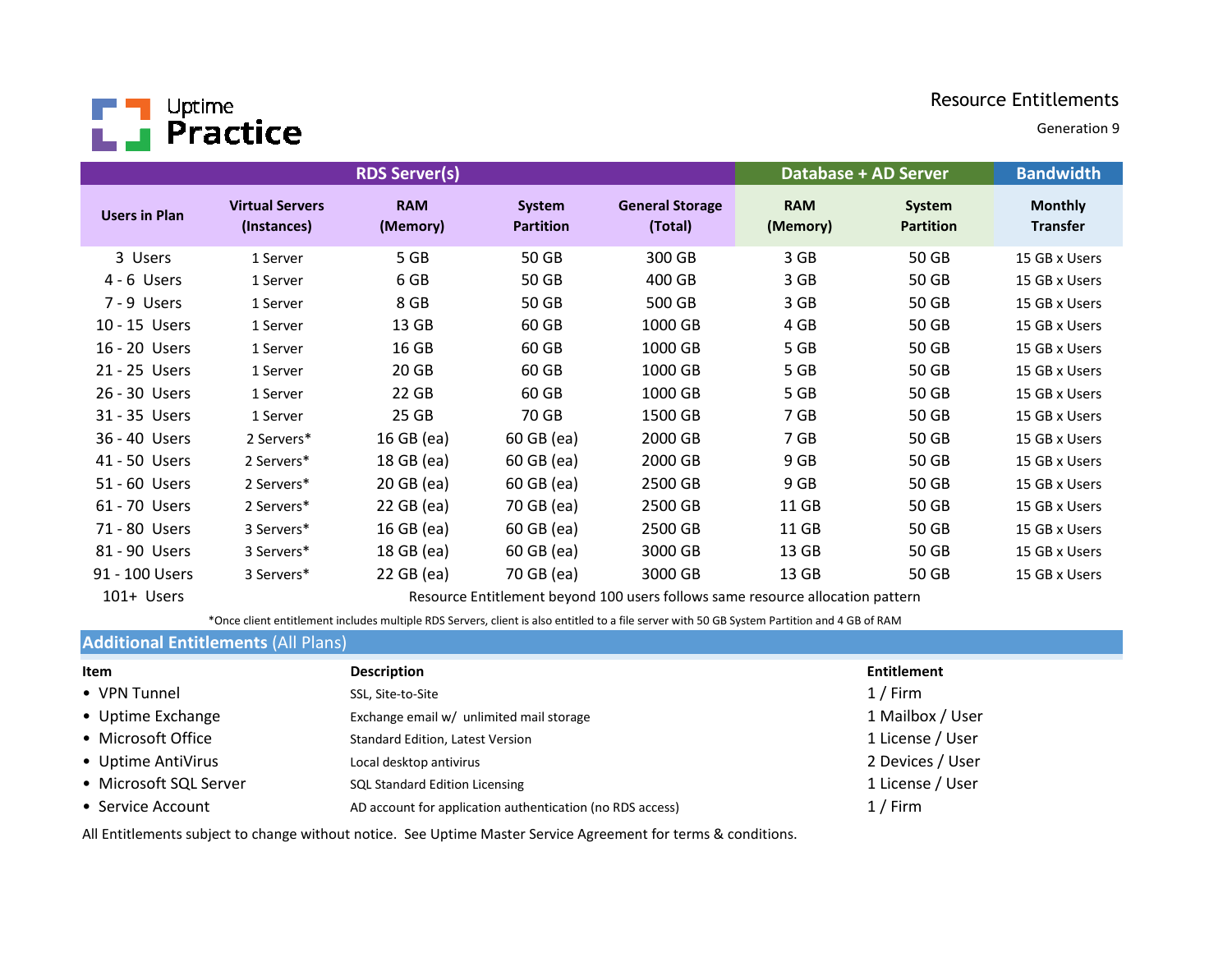| <b>Resource Upgrades</b>              |                                          |                      |  |  |  |
|---------------------------------------|------------------------------------------|----------------------|--|--|--|
| Item                                  | <b>Description</b>                       | <b>Monthly Price</b> |  |  |  |
| + 1 GB RAM                            |                                          | \$40                 |  |  |  |
| + 100 GB Data Partition               |                                          | \$40                 |  |  |  |
| + 10 GB System Partition (RDS Server) |                                          | \$20                 |  |  |  |
|                                       | + 10 GB System Partition (Database + AD) | \$30                 |  |  |  |
| + 1 Site-to-Site VPN Tunnel           |                                          | \$35                 |  |  |  |
| + 1 Service Account                   |                                          | \$45                 |  |  |  |

## **Special Software Configurations** (additonal resources required based on application selection)

Some applications, such as Worldox and iManage, require additional resources beyond the default entitlement/allocation in Uptime Practice. These additional resources include additional dedicated virtual servers, additional RAM and additional system partition. The price and entitlement for each preconfiguraiton package is listed below.

| Worldox      |                                                          |            |                                         | <b>Monthly Price</b> |
|--------------|----------------------------------------------------------|------------|-----------------------------------------|----------------------|
| <b>Users</b> | <b>Indexer Configuration</b>                             |            | <b>Worldox Index Server (15+ Users)</b> | \$10/User            |
| 1 - 14 Users | Indexer Installed on Database + Directory Server         | <b>RAM</b> | <b>System Partition</b>                 |                      |
| 15+ Users    | Indexer installed on additional dedicated virtual server | 6 GB       | 50 GB                                   |                      |

## **iManage**

| <b>Users</b>   |                  | <b>iManage DB Server*</b> |            | iManage Index Server*   |  |
|----------------|------------------|---------------------------|------------|-------------------------|--|
|                | <b>RAM</b>       | <b>System Partition</b>   | <b>RAM</b> | <b>System Partition</b> |  |
| 1 - 34 Users   | 10 <sub>GB</sub> | 50 GB                     | 4 GB       | 50 GB                   |  |
| 35 - 70 Users  | 16 GB            | 50 GB                     | 4 GB       | 50 GB                   |  |
| 71 - 125 Users | 22 GB            | 70 GB                     | 6 GB       | 50 GB                   |  |

\*additional servers, above standard entitlements

All Entitlements subject to change without notice. See Uptime Master Service Agreement for terms & conditions.